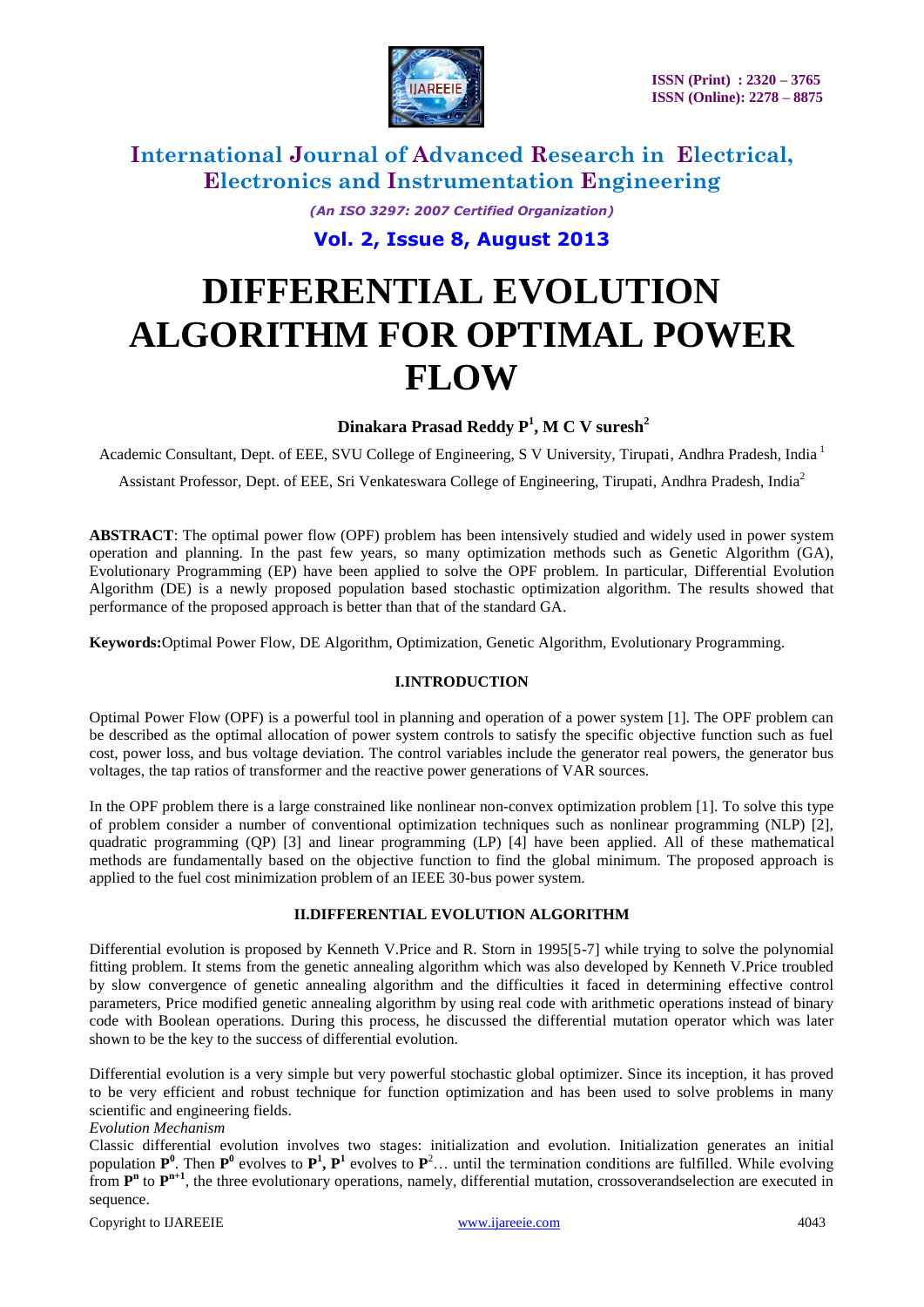

*(An ISO 3297: 2007 Certified Organization)*

### **Vol. 2, Issue 8, August 2013**

### *A. Initialization*

Before the population can be initialized, both upper and lower bounds for each parameter must be specified.  $b_L$  and  $b_U$ for which subscripts L and U indicate the lower and upper bounds, respectively. For example, the initial value  $(g = 0)$ of the  $j<sup>th</sup>$  parameter of the  $i<sup>th</sup>$  vector is

$$
x_{j,i,0} = rand_j(0,1).(b_{j,U} - b_{j,L}) + b_{j,L}
$$
 (1)

The random number generator rand<sub>i</sub> $(0, 1)$  returns a uniformly distributed random number from within the range [0, 1],

i.e.  $0 \leq$  rand  $\mathfrak{g}(0,1) \leq 1$ . The subscript j indicates that a new random value is generated for each parameter. *B. Differential Mutation*

Once initialized, differential evolution mutates and recombines the population to produce a population of Nptrial vectors. Equation (2) shows how to combine three different, randomly chosen vectors to create a mutant vector  $v_i$ ,

$$
v_{i,g} = x_{r0,g} + F(x_{r1,g} - x_{r2,g})
$$
 (2)

The scale factor  $F \in (0,1)$ , is a positive real number that controls the rate at which the population evolves. *C. Crossover*

To complement the differential mutation search strategy, differential evolution also employs uniform crossover. In particular differential evolution crosses each vector with a mutant vector

$$
u_{i,g} = \begin{cases} v_{i,g} & \text{if (rand}_j(0,1) \leq Cr \text{ or } j = j_{rand} \\ x_{i,g} & \text{otherwise} \end{cases}
$$
 (3)

The crossover probability  $C_r \in [0,1]$  is a user-defined value that controls the fraction of parameter values that are copied from the mutant.

#### *D. Selection*

If the trial vector  $u_{i,g}$  has an equal or lower objective function value than that of its target vector  $X_{i,g}$  it replaces the target vector in the next generation. Otherwise the target retains its place in the population for at least one more generation. By comparing each trial vector with the target vector from which it inherits parameters in differential evolution more tightly integrates recombination and selection than other Evolutionary Algorithms

$$
\mathbf{x}_{i,g+1} = \begin{cases} \mathbf{u}_{i,g} & \text{if } \mathbf{f}(\mathbf{u}_{i,j}) \le \mathbf{f}(\mathbf{x}_{i,j}) \\ \mathbf{x}_{i,g} & \text{otherwise} \end{cases} \tag{4}
$$

Once the new population is installed, the process of mutation, recombination and selection is repeated until the optimum is located, or a pre specified termination criterion is satisfied, e.g., the number of generations reaches a pre-set maximum g<sub>max</sub>.

#### **III.OPTIMAL POWER FLOW PROBLEM FORMULATION**

Optimal Power flow (OPF) is allocating loads to plants for minimum cost while meeting the network constraints. It is formulated as an optimization problem of minimizing the total fuel cost of all committed plant while meeting the power flow constraints. The variants of the problems are numerous which model the objective and the constraints in different ways.

The basic OPF problem can described mathematically as a minimization of problem of minimizing the total fuel cost of all committed plants subject to the constraints.

$$
\begin{array}{ll} & n\\ \hspace{-2.5cm} M\text{in} \ F\left(Pi\right)=\sum\limits_{i=1}^{n} & (ai \ P^{~2}_{i}+b_{i}P_{i}+c_{i)}P^{~min}_{i} < =\!\!P_{i} < =\!\!P^{~max}_{i}\end{array}
$$

F (Pi)is the fuel cost equation of the "i"th plant. It is the variation of fuel cost (\$ or Rs) with generated power (MW).The total generation should meet the total demand and transmission loss. The transmission loss can be determined from power flow.

$$
\begin{array}{c}\nn\\i=1\n\end{array}\n\sum P_i = D + P_i
$$

The equality constraints are the nonlinear power flow equations which are formulated as follows

 $i=$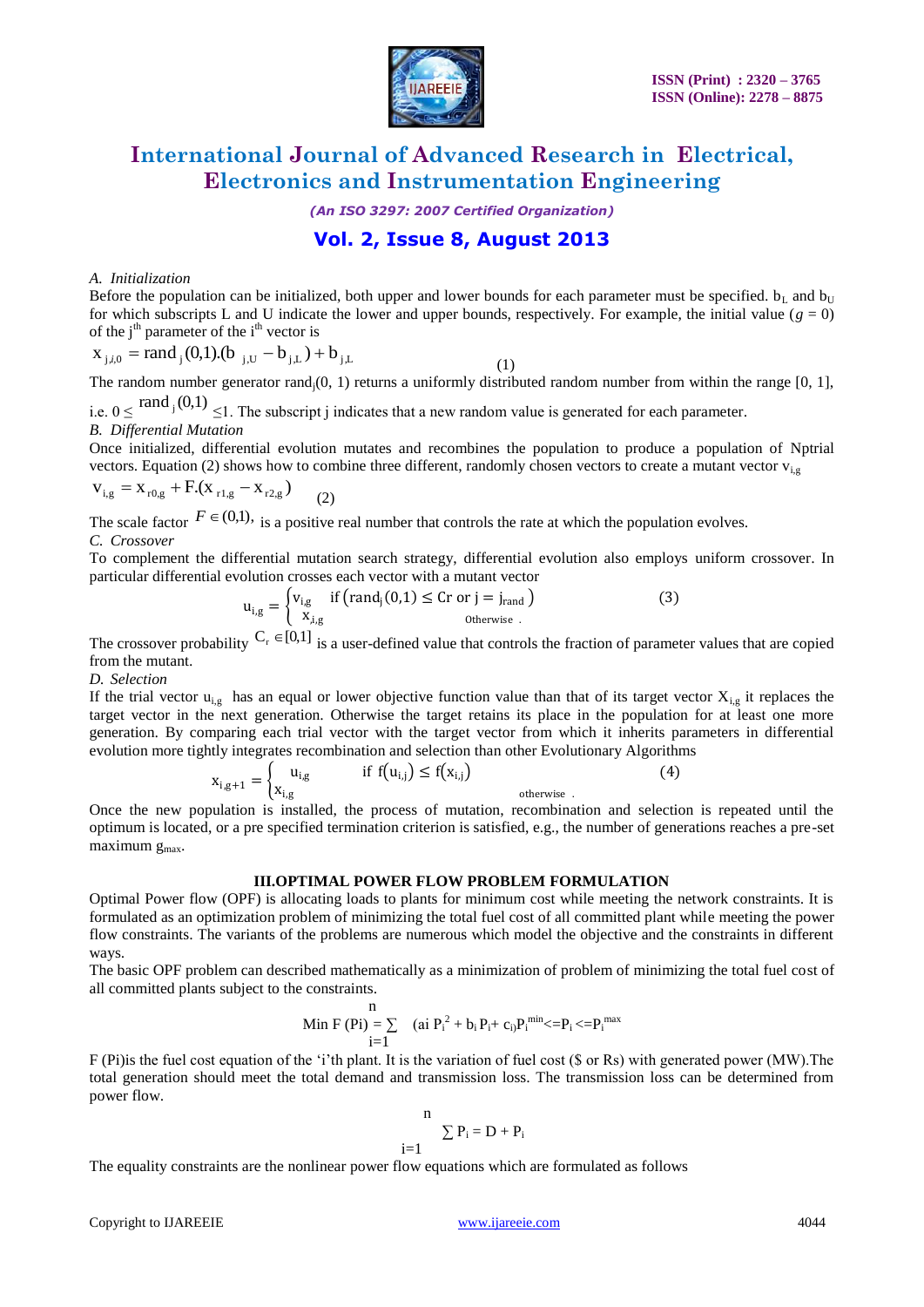

*(An ISO 3297: 2007 Certified Organization)*

**Vol. 2, Issue 8, August 2013**

$$
P_{gi} - P_{di} - V_i \sum_{j=1}^{N_b} V_j Y_{ij} \cos(\theta_i - \theta_j - \varphi_{ij}) = 0 \ \ i = 1, \cdots, N_g
$$

$$
Q_{gi} - Q_{di} - V_i \sum_{j=1}^{N_b} V_j Y_{ij} \sin(\theta_i - \theta_j - \varphi_{ij}) = 0 \quad i = 1, \cdots, N_g
$$

Where  $P_{gi}$  and  $Q_{gi}$  are the active and reactive power generations at bus i , $P_{di}$  and  $Q_{di}$  are the active and reactive power demands at bus i,  $V_i$  and  $V_j$  are the voltage magnitudes at buses i and j respectively;  $\theta_i$  and  $\theta_j$  are the voltage angles at buses i and j respectively;  $\dot{\phi}_{ij}$  is the admittance angle; Y<sub>ij</sub> is the admittance magnitude; and b N is the total number of buses.

#### **IV.RESULT AND DISCUSSION**

The proposed DE was tested on the IEEE 30-bus system as shown in Figure. 1 with quadratic generation cost curves for minimizing the total fuel cost. The IEEE 30 bus system consists of 30 buses and 41 branches. It also has a total of 15 control variables as follows: five unit active power outputs, six generator-bus voltage magnitudes, and four transformer-tap settings.

Table I gives details of the generator data and coefficients of quadratic generation cost curve. Table II gives the simulation parameters and Table III shows the optimization results.



Fig.1. IEEE 30 bus system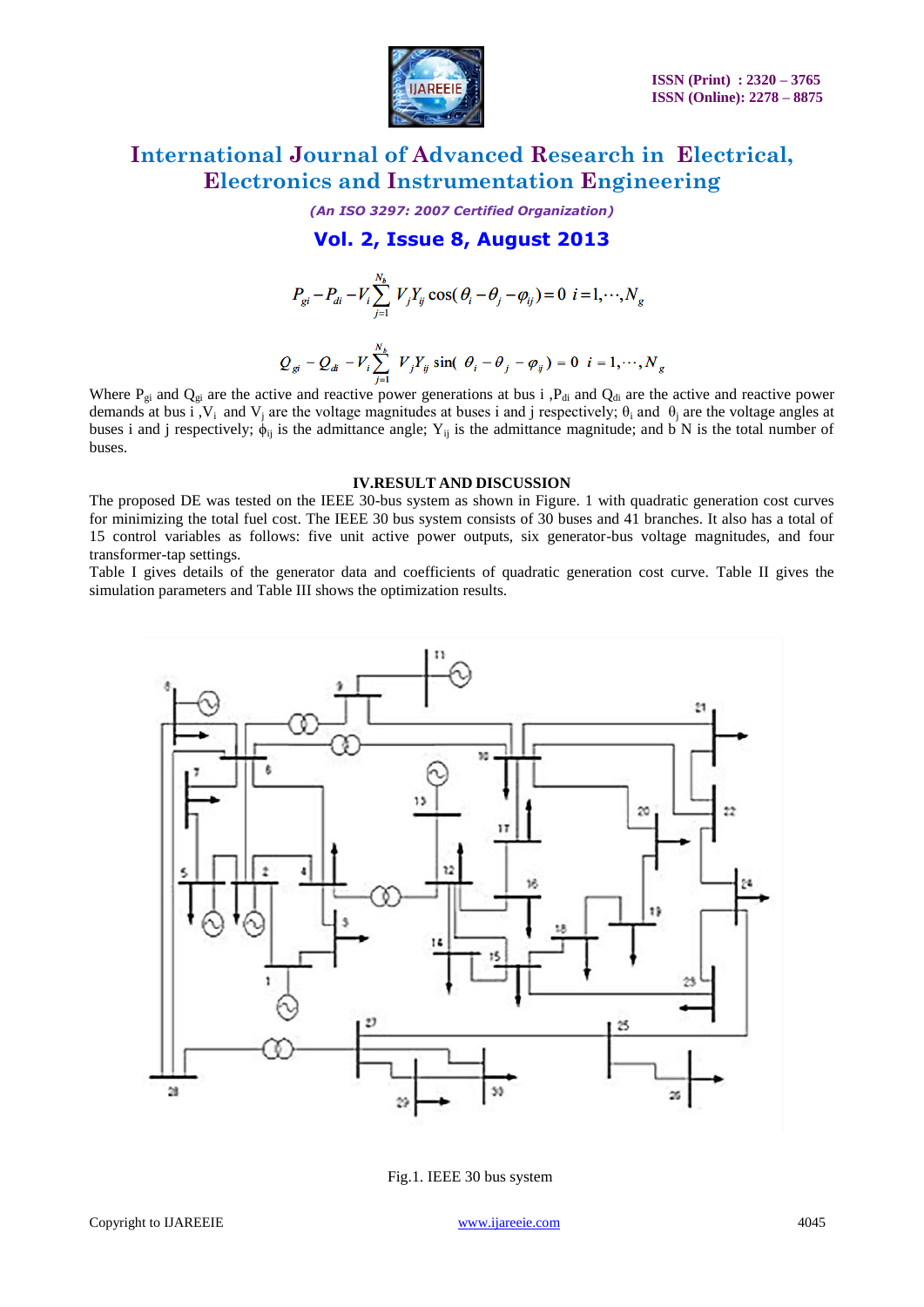

*(An ISO 3297: 2007 Certified Organization)*

### **Vol. 2, Issue 8, August 2013**

| <b>TABLE I</b><br><b>GENERATOR DATA AND COST COEFFICIENTS</b> |             |             |                   |      |         |  |  |
|---------------------------------------------------------------|-------------|-------------|-------------------|------|---------|--|--|
| Bus No                                                        | $P_i^{min}$ | $P_i^{max}$ | Cost coefficients |      |         |  |  |
|                                                               |             |             | a                 |      | c       |  |  |
|                                                               | 50          | 200         | 0.0               | 2.00 | 0.00375 |  |  |
| $\overline{c}$                                                | 20          | 80          | 0.0               | 1.75 | 0.01750 |  |  |
| 5                                                             | 15          | 50          | 0.0               | 1.00 | 0.06250 |  |  |
| 8                                                             | 10          | 35          | 0.0               | 3.25 | 0.00834 |  |  |
| 11                                                            | 10          | 30          | 0.0               | 3.00 | 0.02500 |  |  |
| 13                                                            | 12          | 40          | 0.0               | 3.00 | 0.02500 |  |  |

| ∠                           | ∠∪ | $\sigma v$ | v.v | 1.79 | 0.01120 |  |
|-----------------------------|----|------------|-----|------|---------|--|
| 5                           | 15 | 50         | 0.0 | 1.00 | 0.06250 |  |
| 8                           | 10 | 35         | 0.0 | 3.25 | 0.00834 |  |
| 11                          | 10 | 30         | 0.0 | 3.00 | 0.02500 |  |
| 13                          | 12 | 40         | 0.0 | 3.00 | 0.02500 |  |
| <b>TABLE III</b>            |    |            |     |      |         |  |
| TUE OR HU ATION BAD AMETERS |    |            |     |      |         |  |

| THE SIMULATION PARAMETERS |                                  |  |  |  |
|---------------------------|----------------------------------|--|--|--|
|                           | Differential Evolution Algorithm |  |  |  |
| Max iteration             | 200                              |  |  |  |
| Population                | 50                               |  |  |  |
| Crossover rate            | 0.9                              |  |  |  |
| Mutation rete             | 0.8                              |  |  |  |

#### TABLE IIIII OPTIMIZATION RESULTS

| Unit No             | Bus No         | Proposed DE |  |
|---------------------|----------------|-------------|--|
|                     |                | 176.7810    |  |
| $\mathfrak{D}$      | $\overline{c}$ | 48.6964     |  |
| 3                   | 5              | 21.5280     |  |
|                     | 8              | 21.5527     |  |
| 5                   | 11             | 12.2153     |  |
| 6                   | 13             | 12.0000     |  |
| Total Cost (\$/hr.) |                | 801.8446    |  |

### **V.CONCLUSION**

Differential Evolution Algorithm (DE) is a newly proposed population based stochastic optimization algorithm by comparing with other stochastic optimization methods.DE has given good search performance for some hard optimization problems in real power systems. Many research findings indicate that DEgives better performance. In this paper, the DE was proposed and applied to the OPF problem. DE provides better performance than the standard evolutionary algorithms.

#### **REFERENCES**

- [1] J. A. Momoh, J. Z. Zhu, "Improved interior point method for OPF problems," IEEE Trans on Power System, vol. 14, pp.1114-1120, Aug. 1999.
- [2] M. H. Bottero, E D. Caliana, and A. R. Fahmideh-Vojdani, "Economic dispatch using the reduced hessian," IEEE Trans on Power Appra. Syst., vol. 101, pp. 3679-3688, Oct. 1982.
- [3] G. E Reid and L. Hasdorf, "Economic dispatch using quadratic programming," IEEE Trans on Power Appara. Syst., vol. 92, pp. 2015-2023, 1973.
- [4] B. Stott and E. Hobson, "Power system security control calculation using linear programming," IEEE Trans on Power Appara. Syst., vol. 97, pp. 1713-1731, 1978.
- [5] R. Storn and K. Price,"Minimizing the real functions of the ICEC"96 contest by differential evolution", in Proc. 1996 IEEE on Evolutionary Computation Conf, pp. 842-844.
- [6] K. V. Price, "Differential evolution vs. the functions of the Znd ICEO, in Proc. I9971EEE on Evolutionary Cornputation Conf , pp.153-157.

Copyright to IJAREEIE [www.ijareeie.com](http://www.ijareeie.com/) 4046